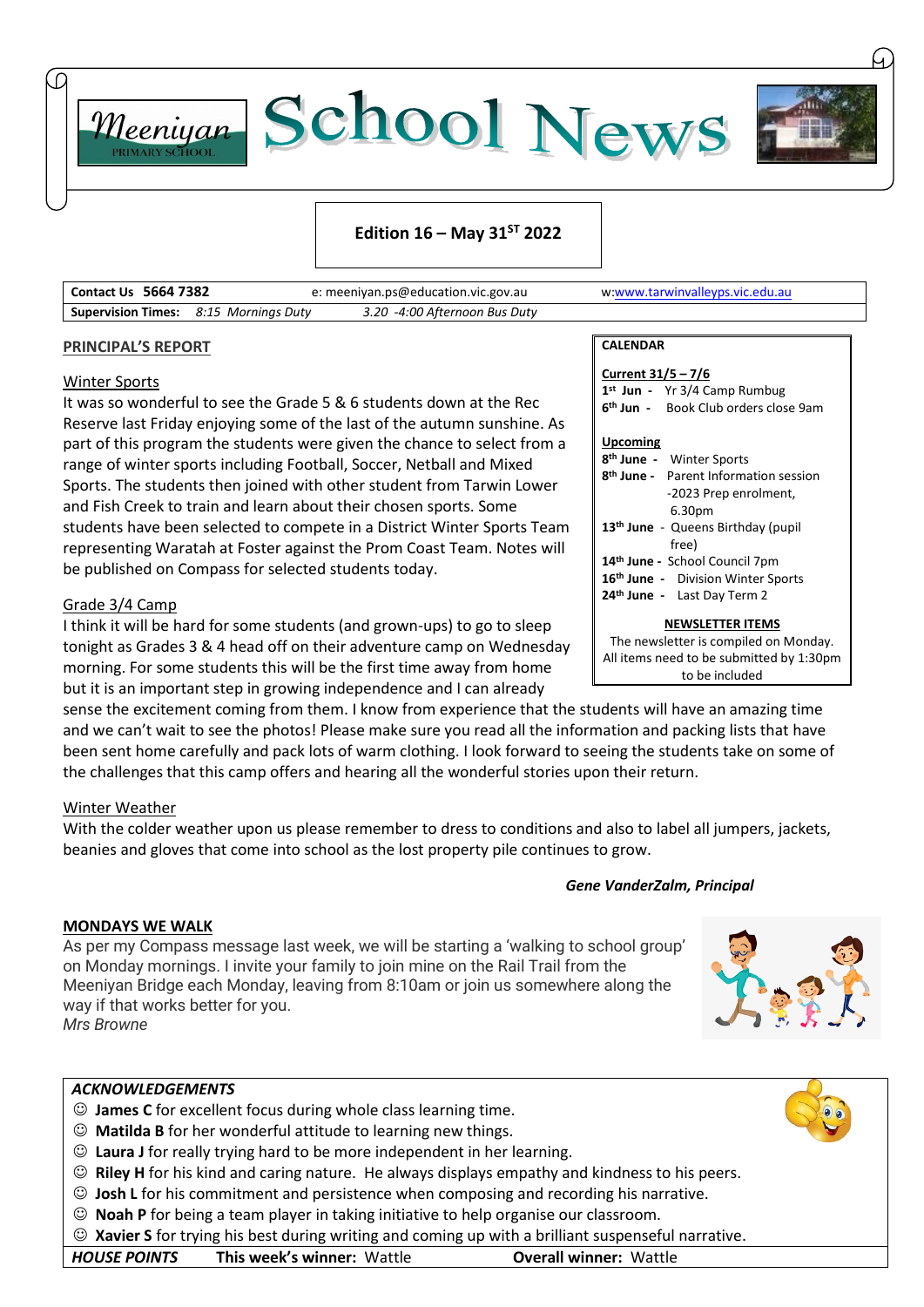## RESPECTFUL RELATIONSHIPS

Florence and the Machine has released a new song called 'Free' and it is absolutely fabulous. I heard it in the car on the way to work, the beat, the sound and her stunning voice caught my ears. Then I started listening to the lyrics and thought – I need to listen to this song properly.

So, I watched the video clip. And it started with introducing Florence in a beautiful red dress and then introducing a man in a suit – her anxiety.

The video clip shows her anxiety following her everywhere, guzzling coffee, tapping his foot, and stuffing around regularly on his phone. Florence at times looks frustrated, bored, or overwhelmed or at times she just leans into him or rests her head on his shoulder.

The only place her anxiety leaves her alone is when she is dancing. So, she dances – with freedom and without shame. Her face is light with joy and playfulness – in the clip we can see the anxiety still fluffing around in the background, but she is above it, stomping on tables and laughing.

This song made me think about Miss Pattern's class on a Friday afternoon. The Grade 3/4 B class dance their way into the weekend and do so with gusto, laughter, and joy – their gorgeous teacher shaking the week off with them. The room pumps and I get a little tear of joy whenever I wander past this!

Music, dancing, and laughter are three of many ways to trigger dopamine- decreasing sadness and stress and increasing happiness and relaxation!

So, crank up those tunes! Sing and dance with your kids – they will just think you are fabulous, playful, and fun – and they will pull your moves out for their mates in years to come!

*Donna Giliam, Primary Welfare Officer*



We have had a few big weeks of sport in our school with the 5/6 students participating in winter sports, MPS Cross Country, and the Division Cross Country just this week. All students who have taken part in these should be so proud of their efforts of giving these events a go and trying their best. The MPS staff and wider community are extremely proud of how our students have been competing in all of sporting events recently and throughout this year.

A big extra special congratulations goes out to Angus Cousin who this week got presented with his 12/13 Boys District Athletics Age Champion Medal. Angus put in his best effort in everything he competed in and not only won all his events on this day but did so with great sportsmanship towards all the people he competed against. Well done Angus!



## **Division Cross Country**

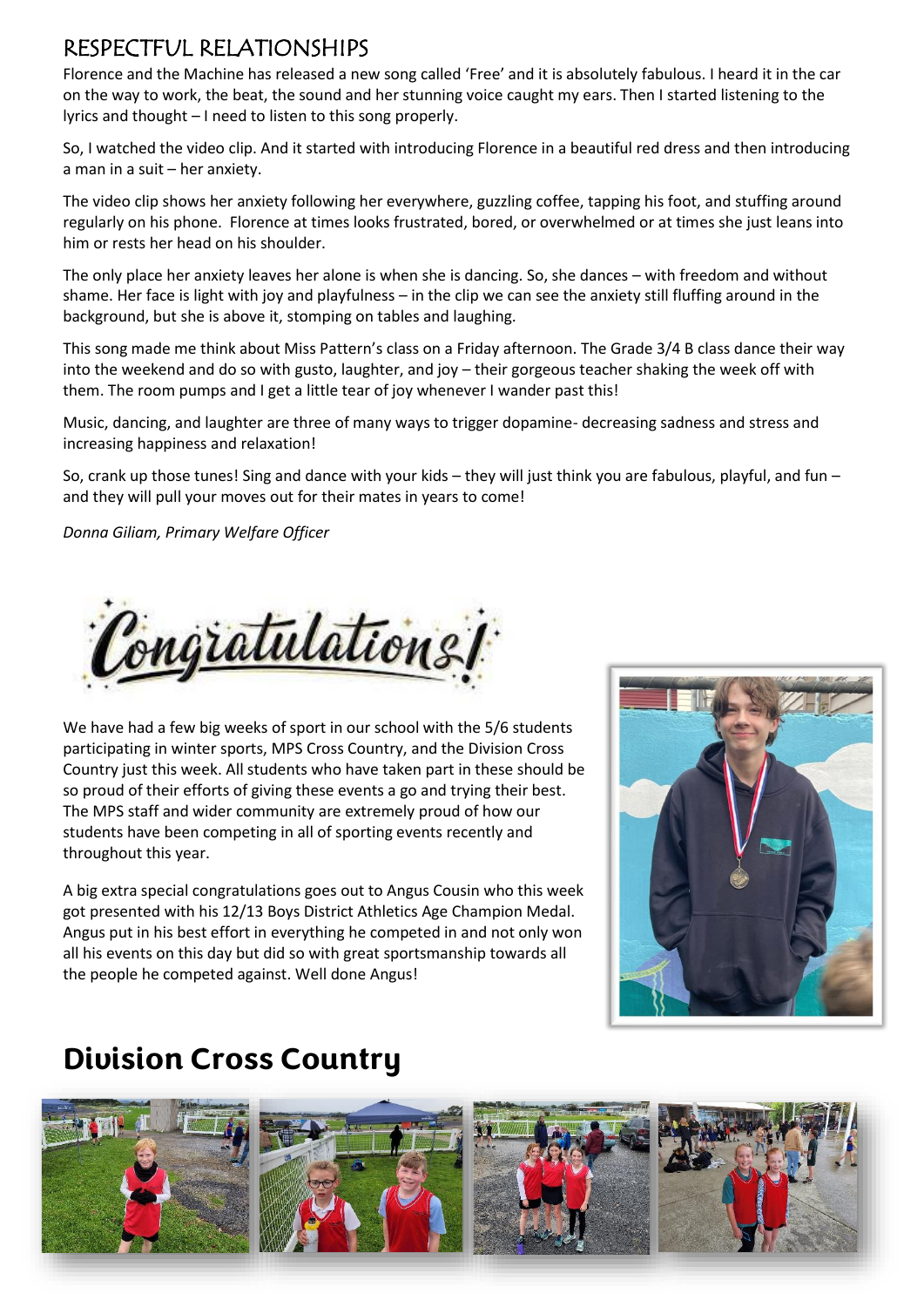# Simultaneous Storytime

On Wednesday 25<sup>th</sup> May, students in Grades Prep-2 were excited to participate in National Simultaneous Storytime. This event is held annually by the Australian Library and Information Association (ALIA). Every year a picture book, written and illustrated by an Australian author and illustrator, is read simultaneously in libraries, schools, pre-schools, childcare centres, family homes, bookshops and many other places around the country. This year's book was *Family Tree* by Josh Pyke and Ronojoy Ghosh and after listening to the story, students enjoyed an afternoon of creating their own trees, decorating them with beautiful autumn leaf rubbings.



# **COMMUNITY NEWS**

The following Community News articles promote community connections and communications. They are not considered school activities

## **Southern Fusion Netball:**

Southern Fusion Netball Club is the South Gippsland representative club which aims to develop players into the Netball Victoria Development Pathway. We extend players knowledge, skills & amp; understanding using an experienced team of qualified coaches for training, development sessions and match play. Players will compete in state-of-the-art facilities on indoor courts, Wednesday night, at Casey Netball

Association's Casey Stadium. Scheduled training sessions are held on Sundays at Meeniyan Stadium. Trials for the Winter/Spring 2022 season are open:

Sunday 19th June, Meeniyan Stadium, Under 13s & U15s @ 9am, U17s @ 4pm

Monday 20<sup>th</sup> June, Meeniyan Rec Reserve, U13s, U15s & U17s @ 5.30pm

Sunday 26<sup>th</sup> June, Meeniyan Stadium, Under 13s & U15s @ 9am, U17s @ 4pm

Wear a white or light top with shorts. No skins or leggings

Register at: <https://docs.google.com/forms/d/1N6Ww8340UOWbY1A4jPHMkP-aWw6kplBGpvphvsl2zVU/edit> For more information please contact Leonie 0400 153 092 or email info@southernfusion.com.au